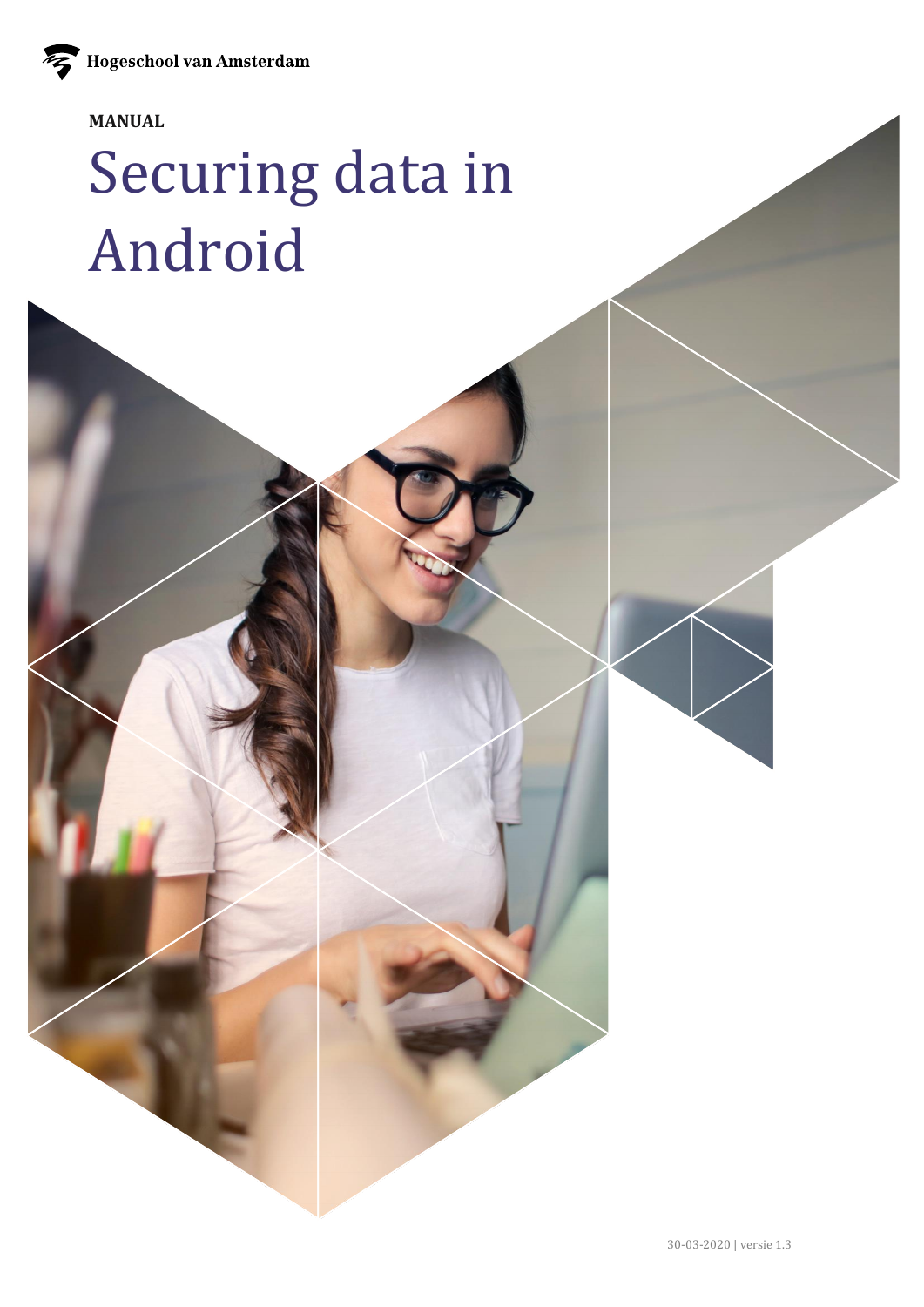

**You are responsible for the security of personal data in your email, documents and research files on your mobile device.** 

**Before you start securing your device, read the following instructions:**

- 1. The security solution is only available for an Android version 5.0 or higher. To see which version of Android you have, go to the Settings app, near the bottom, tap System > Advanced > System update. The Android version number is listed here. Update your device to the latest Android version. Doesn't that succeed? Contact the ICTS Servicesdesk
- 2. Install the Microsoft Business Portal on your mobile device.
- 3. Take your time; securing the data on your mobile device will take an average of 15 minutes.

#### **PLEASE NOTE:**

The settings, location or name on your mobile device may differ from what is shown in the images in these instructions. First, see if you can complete the steps yourself, perhaps with the help of a colleague. If you are still having trouble, you can turn to the specially established service desk at your location. You can find answers to frequently asked questions in the A-Z list under Security: [https://hva.nl/security.](https://az.hva.nl/medewerkers/staven-en-diensten/az-lemmas/medewerkers/hva-breed/its-si/ict-beveiliging/veelgestelde-vragen-beveiligingsmaatregelen/veelgestelde-vragen-beveiligingsmaatregelen-secure-self.html?origin=EYPxGBCiReW4zt5jgW0eJw)

The HvA cannot access or use private information in any form without your explicit consent. To find out which information is recorded, consult the frequently asked questions in the A-Z list under Security: [https://az.hva.nl/security.](https://az.hva.nl/security)

Depending on your device's specifications, either hardware or software encryption will be applied. Software encryption requires an additional password when starting your device.

#### **On the following pages you will find an explanation of the steps to be taken. We recommend that you follow the explanation on those pages. In short, the steps to be taken:**

- 1. Open the Play Store and search for the Intune Company Portal app.
- 2. Click on 'Install'.
- 3. Enter your HvA e-mail address and click on 'Next'.
- 4. Enter the password associated with your HvA e-mail address and click on 'Sign In'.
- 5. Follow the steps in the Intune Company Portal to activate the app.
- 6. Read the notifications to ensure that your mobile device meets the requirements of the HvA policy.
- 7. Your mobile device is now secure.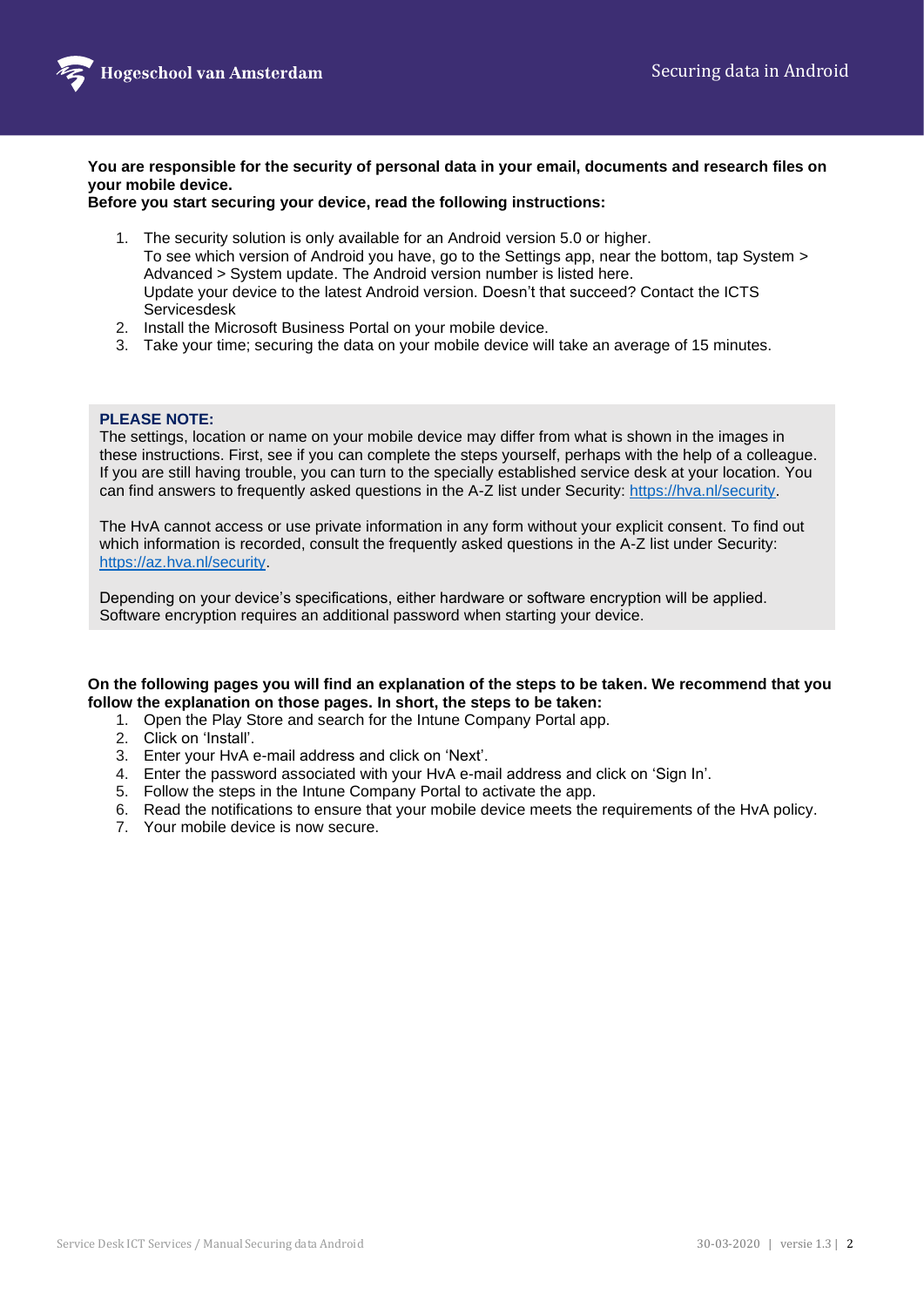



| 2 | 38 M O | т                                                                                                                                   | 3 |
|---|--------|-------------------------------------------------------------------------------------------------------------------------------------|---|
|   |        | company portal<br>$\times$                                                                                                          |   |
|   |        | Intune Company Portal                                                                                                               |   |
|   | Q      | company portal                                                                                                                      |   |
|   | Q      | company portal app                                                                                                                  |   |
|   | Q      | company portal and outlook                                                                                                          |   |
|   | Q      | company portal intune                                                                                                               |   |
|   | Q      | company portal intune app                                                                                                           |   |
|   |        | Ads Suggested for you                                                                                                               |   |
|   |        |                                                                                                                                     |   |
|   |        | G portal<br>Portal<br>portals $\Psi$                                                                                                |   |
|   |        | $q^1$ w <sup>2</sup> $e^3$ r <sup>4</sup> t <sup>5</sup> y <sup>6</sup> u <sup>7</sup> i <sup>8</sup> o <sup>9</sup> p <sup>6</sup> |   |
|   | a      | sdfghjk<br>-1                                                                                                                       |   |
|   | ⇧      | v b<br>Z<br>X<br>n<br>m<br>C<br>$\sqrt{x}$                                                                                          |   |
|   | ?123   | ☺<br>$\alpha$                                                                                                                       |   |
|   |        |                                                                                                                                     |   |

Open de **Play Store.** Search for **Company Portal** and click **Intune Company Portal**.



Click in **Install**.







Click on **Open.** Click on **Sign in.** Enter your HvA email address and click on **Next**.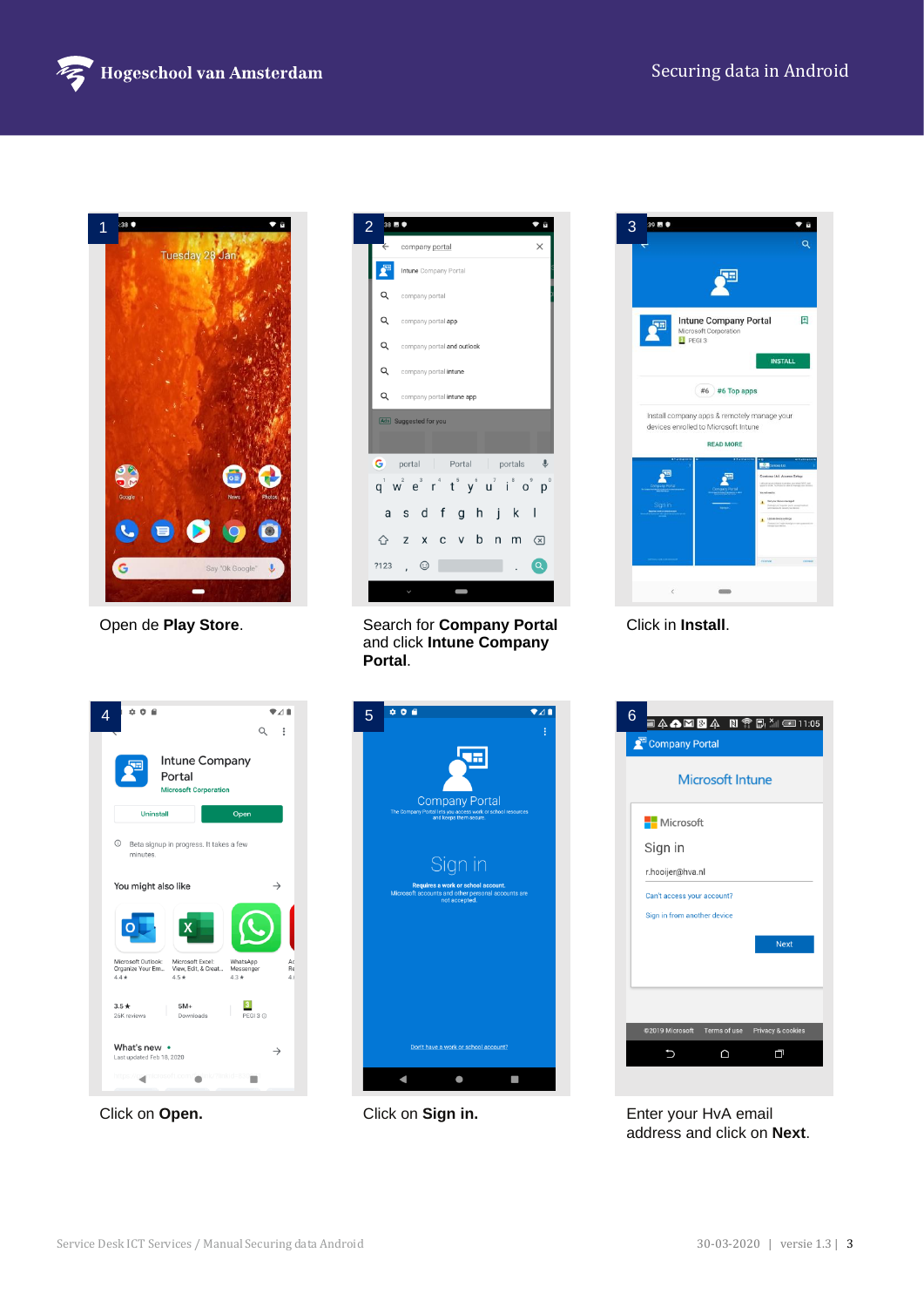

 $\overline{41}$ 



Enter the password associated with your HvA emailaddress and click **Sign in.**





 $5006$ 

**Click on Begin.** Click on **Continue.** 

**Please Note:** The

HvA cannot access or use private information in any form without your explicit consent.

To find out which information is recorded, consult the FAQ on the A-Z page: https://az.hva.nl/security.



Click on **Accept and** 

**Continue.**

 $\overline{241}$  $006$ Only the data in your work profile is visible to your IT admin 4  $\bullet$  $\blacksquare$ 

Click on **Next.**